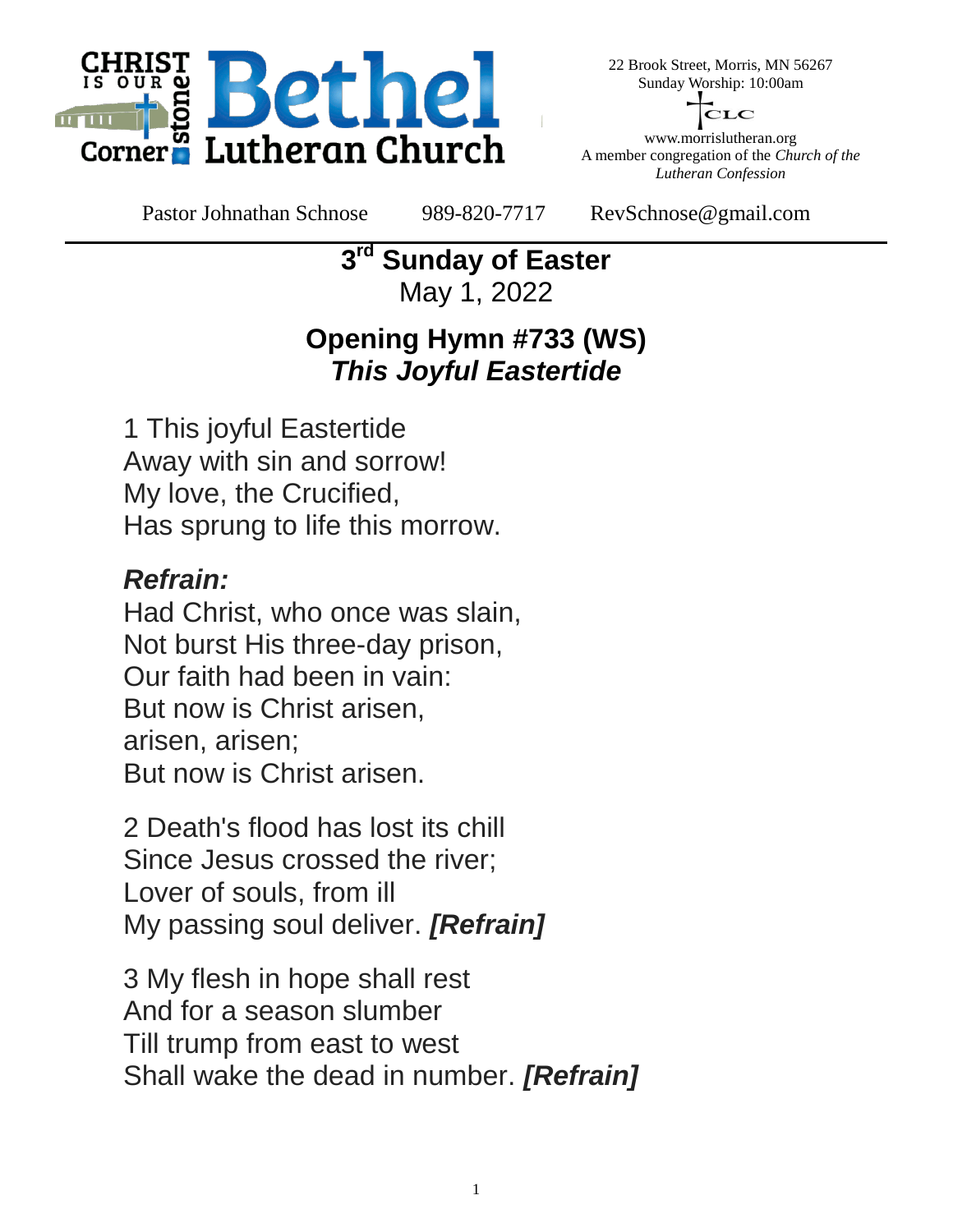### **Invocation**

*P: We worship today in the name of the Father and of the Son and of the Holy Spirit.* C ♪: **Amen.**

## **Confession & Absolution**

*P: Beloved in the Lord! Let us draw near with a true heart and confess our sins unto God, our Father, beseeching Him in the name of our Lord Jesus Christ to grant us forgiveness.*

*P: Our help is in the name of the Lord.*

C ♪: **Who made heaven and earth.**

*P: I said, I will confess my transgressions unto the Lord.* C ♪: **And Thou forgavest the iniquity of my sins.**

*P & C:* **O almighty God, merciful Father, I, a poor, miserable sinner, confess unto Thee all my sins and iniquities with which I have ever offended Thee and justly deserved Thy temporal and eternal punishment. But I am heartily sorrow for them and sincerely repent of them, and I pray Thee of Thy boundless mercy and for the sake of the holy, innocent, bitter sufferings and death of Thy beloved Son, Jesus Christ, to be gracious and merciful to me, a poor sinful being.** C ♪: **Amen**.

# **Introit**

- P: All your works shall give thanks to you, O LORD,
- **C: and all your saints shall bless you!**
- P: One generation shall commend your works to another,
- **C: and shall declare your mighty acts.**
- P: On the glorious splendor of your majesty,
- **C: and on your wondrous works, I will meditate.**
- P: They shall speak of the might of your awesome deeds,
- **C: and I will declare your greatness.**
- P: They shall pour forth the fame of your abundant goodness
- **C: and shall sing aloud of your righteousness.**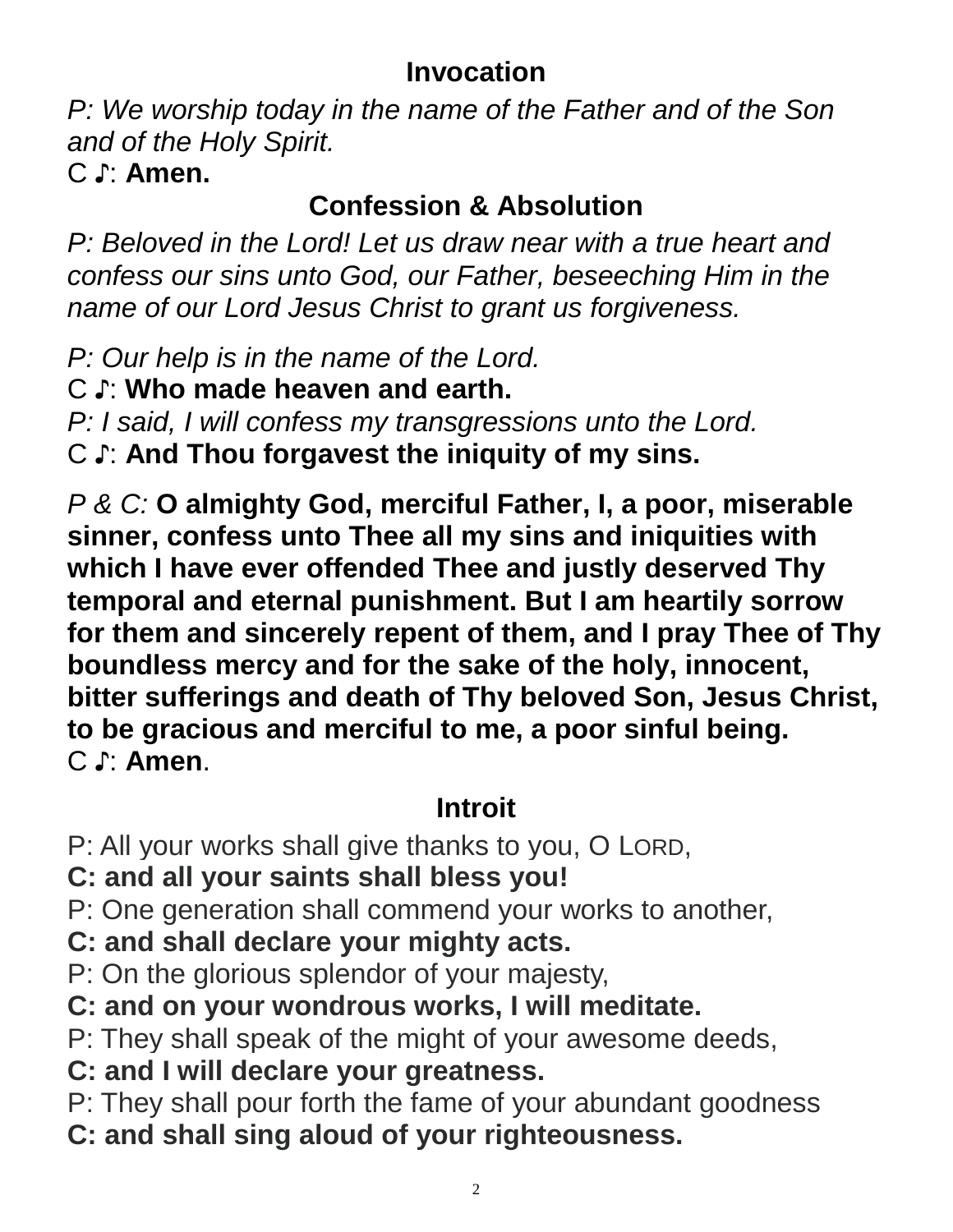P: The LORD is good to all,

**C: and his mercy is over all that he has made.**

P: All your works shall give thanks to you, O LORD,

**C: and all your saints shall bless you!**

## **Gloria Patri**

C ♪**Glory be to the Father and to the Son and to the Holy Ghost; As it was in the beginning, is now, and ever shall be, world without end. Amen.**

## **The Kyrie**

C ♪**Lord, have mercy upon us. Christ have mercy upon us. Lord, have mercy upon us.**

### **Gloria in Excelsis – (Hymn #238 v.1)**

All glory be to God alone, Forevermore the Highest One, Who doth our sinful race befriend, And grace and peace to us extend. Among mankind may His good will All hearts with deep thanksgiving fill.

## **The Salutation**

*P: The Lord be with you.* C ♪: **And with thy spirit.**

#### **The Collect for the Day**

*P: Let us pray………. who lives and reigns with You and the Holy Spirit, one God, now and forever.* C ♪: **Amen.**

#### **The First Reading – Acts 9:1-22**

<sup>1</sup>But Saul, still breathing threats and murder against the disciples of the Lord, went to the high priest <sup>2</sup> and asked him for letters to the synagogues at Damascus, so that if he found any belonging to the Way, men or women, he might bring them bound to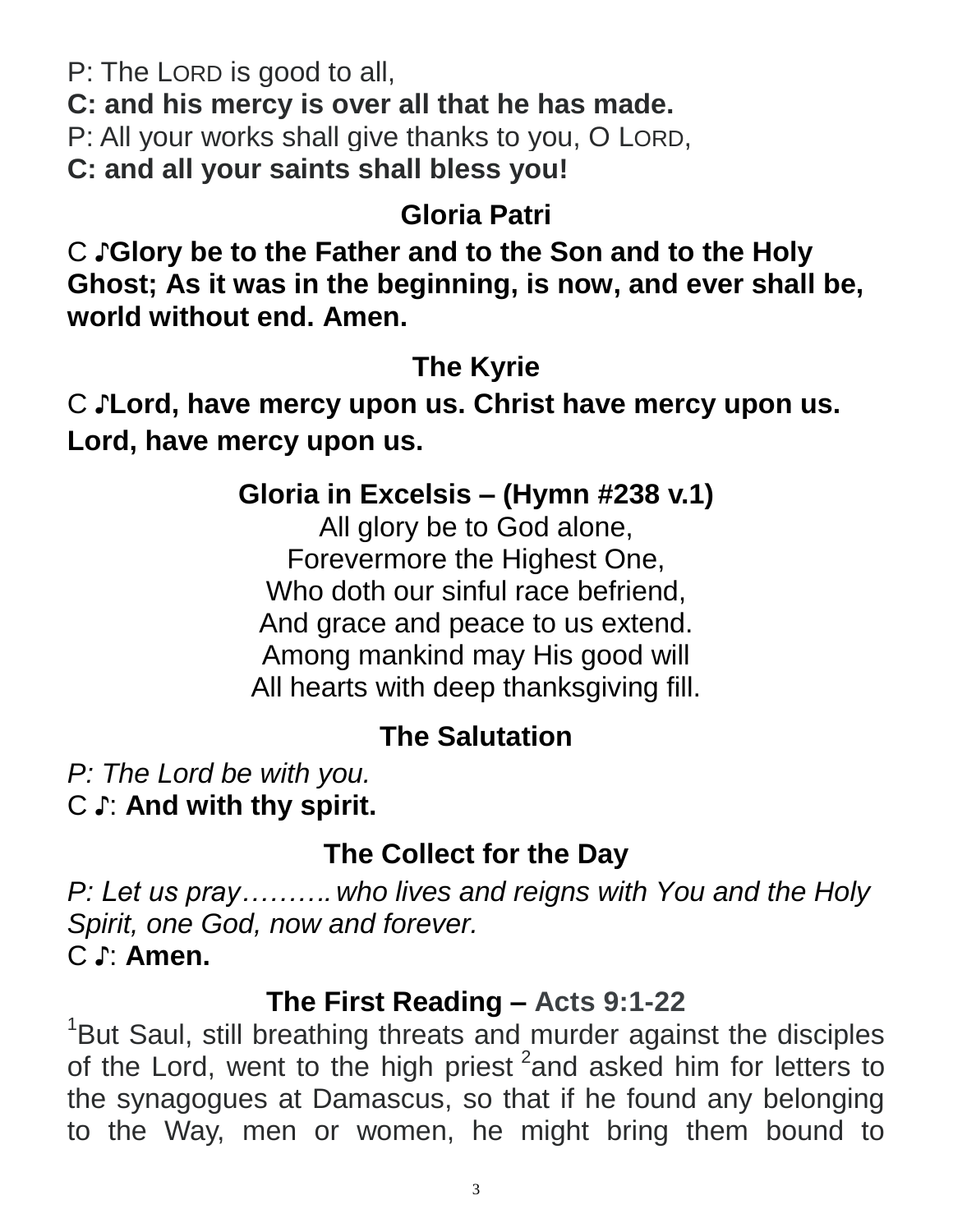Jerusalem. <sup>3</sup>Now as he went on his way, he approached Damascus, and suddenly a light from heaven flashed around him. <sup>4</sup>And falling to the ground he heard a voice saying to him, "Saul, Saul, why are you persecuting me?" <sup>5</sup>And he said, "Who are you, Lord?" And he said, "I am Jesus, whom you are persecuting. <sup>6</sup>But rise and enter the city, and you will be told what you are to do." <sup>7</sup>The men who were traveling with him stood speechless, hearing the voice but seeing no one. <sup>8</sup>Saul rose from the ground, and although his eyes were opened, he saw nothing. So they led him by the hand and brought him into Damascus. <sup>9</sup>And for three days he was without sight, and neither ate nor drank. <sup>10</sup>Now there was a disciple at Damascus named Ananias. The Lord said to him in a vision, "Ananias." And he said, "Here I am, Lord." <sup>11</sup>And the Lord said to him, "Rise and go to the street called Straight, and at the house of Judas look for a man of Tarsus named Saul, for behold, he is praying, <sup>12</sup>and he has seen in a vision a man named Ananias come in and lay his hands on him so that he might regain his sight." <sup>13</sup>But Ananias answered, "Lord, I have heard from many about this man, how much evil he has done to your saints at Jerusalem.<sup>14</sup>And here he has authority from the chief priests to bind all who call on your name."  $15$  But the Lord said to him, "Go, for he is a chosen instrument of mine to carry my name before the Gentiles and kings and the children of Israel. <sup>16</sup>For I will show him how much he must suffer for the sake of my name." <sup>17</sup>So Ananias departed and entered the house. And laying his hands on him he said, "Brother Saul, the Lord Jesus who appeared to you on the road by which you came has sent me so that you may regain your sight and be filled with the Holy Spirit." <sup>18</sup>And immediately something like scales fell from his eyes, and he regained his sight. Then he rose and was baptized; <sup>19</sup>and taking food, he was strengthened. For some days he was with the disciples at Damascus. <sup>20</sup>And immediately he proclaimed Jesus in the synagogues, saying, "He is the Son of God." <sup>21</sup>And all who heard him were amazed and said, "Is not this the man who made

4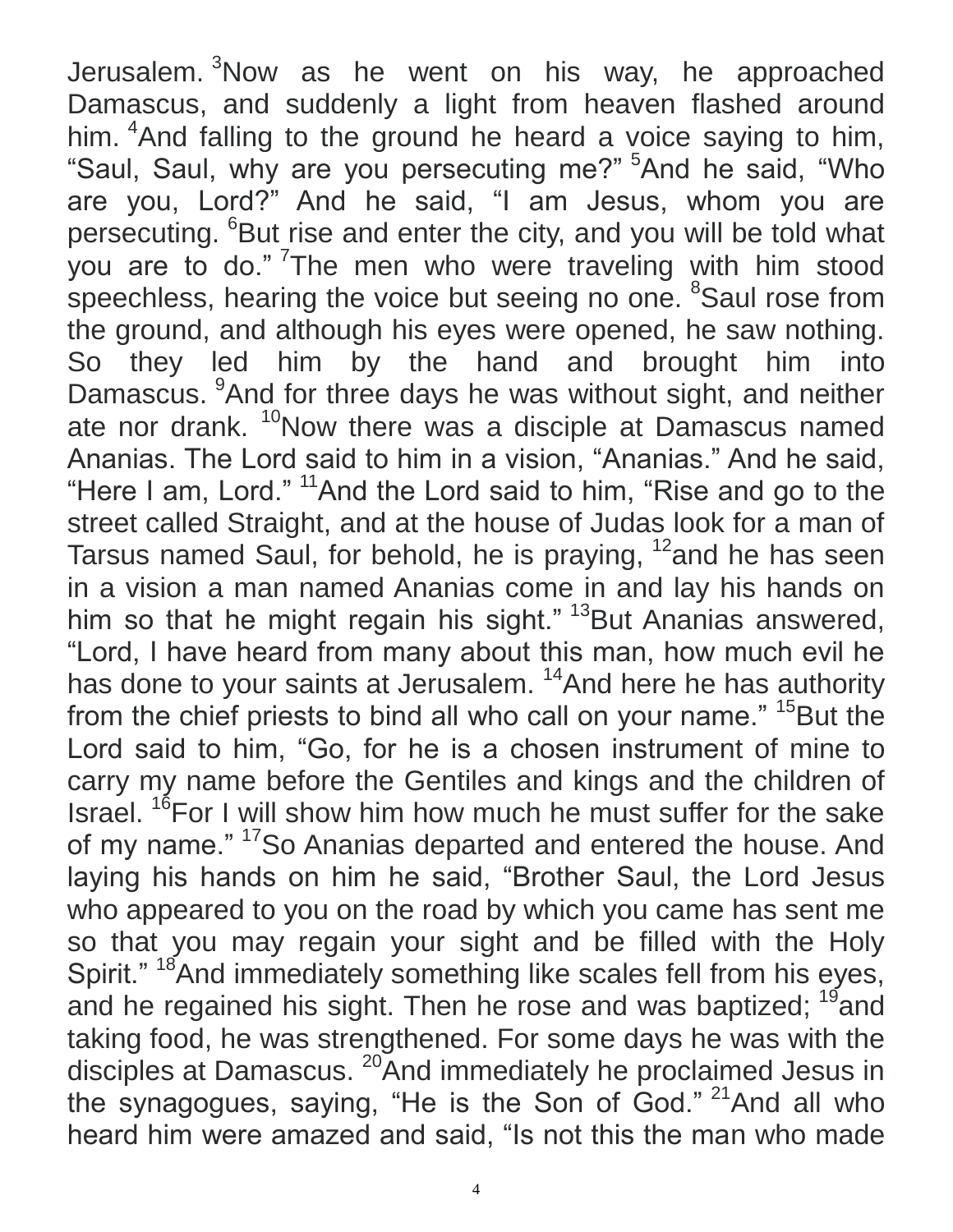havoc in Jerusalem of those who called upon this name? And has he not come here for this purpose, to bring them bound before the chief priests?" <sup>22</sup>But Saul increased all the more in strength, and confounded the Jews who lived in Damascus by proving that Jesus was the Christ.

### **Psalm 30**

### *Antiphon –*

*You turned my wailing into dancing; I will give You thanks forever.*

I will extol You, O Lord, for You have lifted | me up\* **And have not let my foes rejoice | over me.**

O Lord my God, I cried | out to You,\*

**And You have | healed me.**

O Lord, You have brought my soul up | from the grave;\* **You have kept me alive, that I should not go down | to the pit.**

#### *Antiphon –*

*You turned my wailing into dancing; I will give You thanks forever.*

Sing praise to the Lord, You | saints of His,\* **And give thanks at the remembrance of His | holy name.** For His anger is but for a | moment,\* **His favor | is for life;** Weeping may endure | for a night,\* **But joy comes in the | morning. Glory be to the Father and to the Son and to the Holy Spirit, as it was in the beginning, is now, and will be forever. Amen.** *Antiphon –*

*You turned my wailing into dancing; I will give You thanks forever.*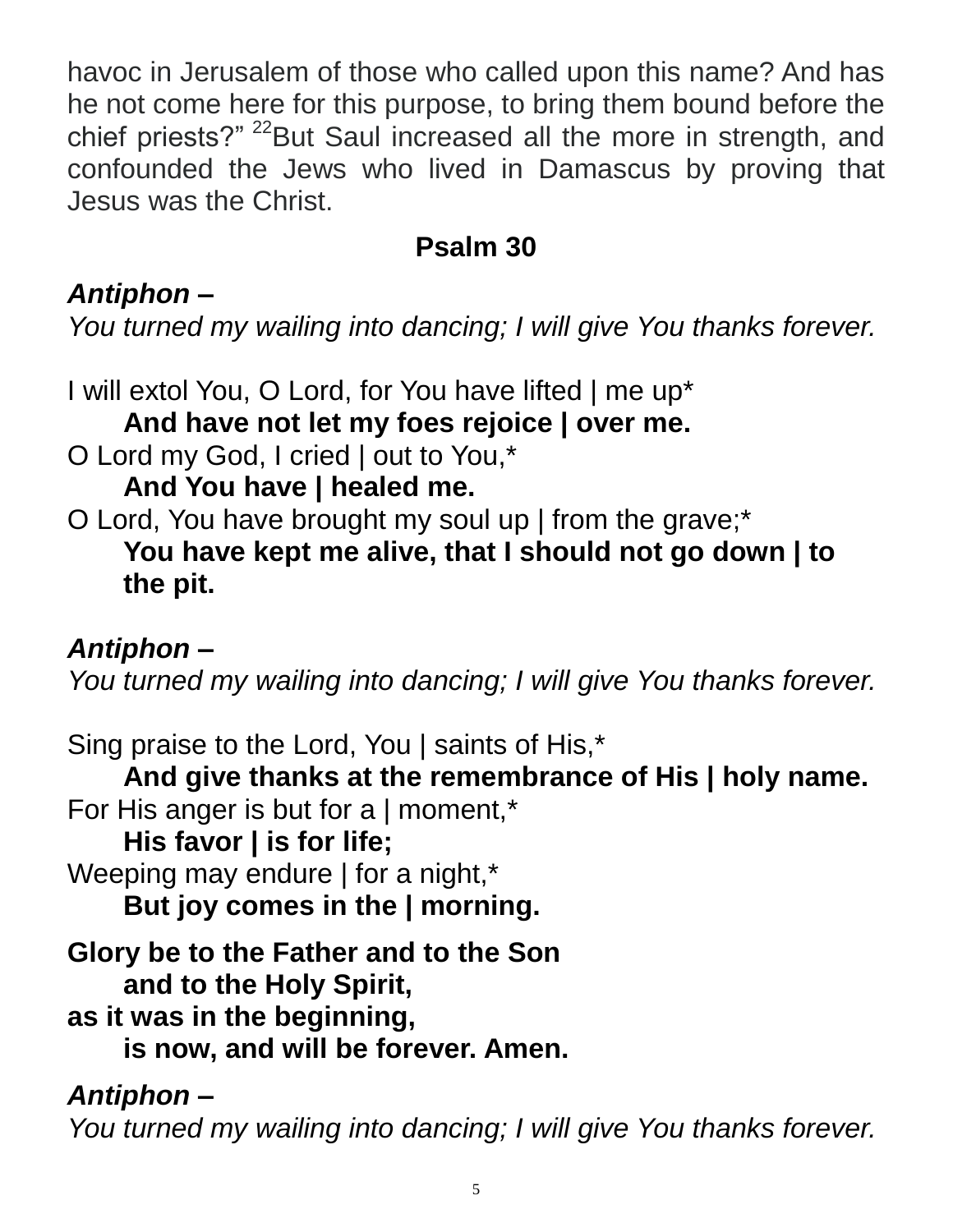# **The Gradual**

- P: Christ has risen from the dead.
- **C: [God the Father] has crowned him with glory and honor.**
- P: He has given him dominion over the works of his hands;

**C: he has put all things under his feet. Hallelujah!**

# **The Triple Hallelujah**

# **The Second Reading – Revelation 5:8-14**

<sup>8</sup>And when he had taken the scroll, the four living creatures and the twenty-four elders fell down before the Lamb, each holding a harp, and golden bowls full of incense, which are the prayers of the saints. <sup>9</sup>And they sang a new song, saying,

"Worthy are you to take the scroll and to open its seals, for you were slain, and by your blood you ransomed people for God from every tribe and language and people and nation, <sup>10</sup>and you have made them a kingdom and priests to our God, and they shall reign on the earth."

 $11$ Then I looked, and I heard around the throne and the living creatures and the elders the voice of many angels, numbering myriads of myriads and thousands of thousands, <sup>12</sup>saying with a loud voice, "Worthy is the Lamb who was slain, to receive power and wealth and wisdom and might and honor and glory and blessing!" <sup>13</sup>And I heard every creature in heaven and on earth and under the earth and in the sea, and all that is in them, saying, "To him who sits on the throne and to the Lamb be blessing and honor and glory and might forever and ever!" <sup>14</sup>And the four living creatures said, "Amen!" and the elders fell down and worshiped.

## **The Gospel Reading – John 21:1-19**

<sup>1</sup>After this Jesus revealed himself again to the disciples by the Sea of Tiberias, and he revealed himself in this way. <sup>2</sup>Simon Peter, Thomas (called the Twin), Nathanael of Cana in Galilee, the sons of Zebedee, and two others of his disciples were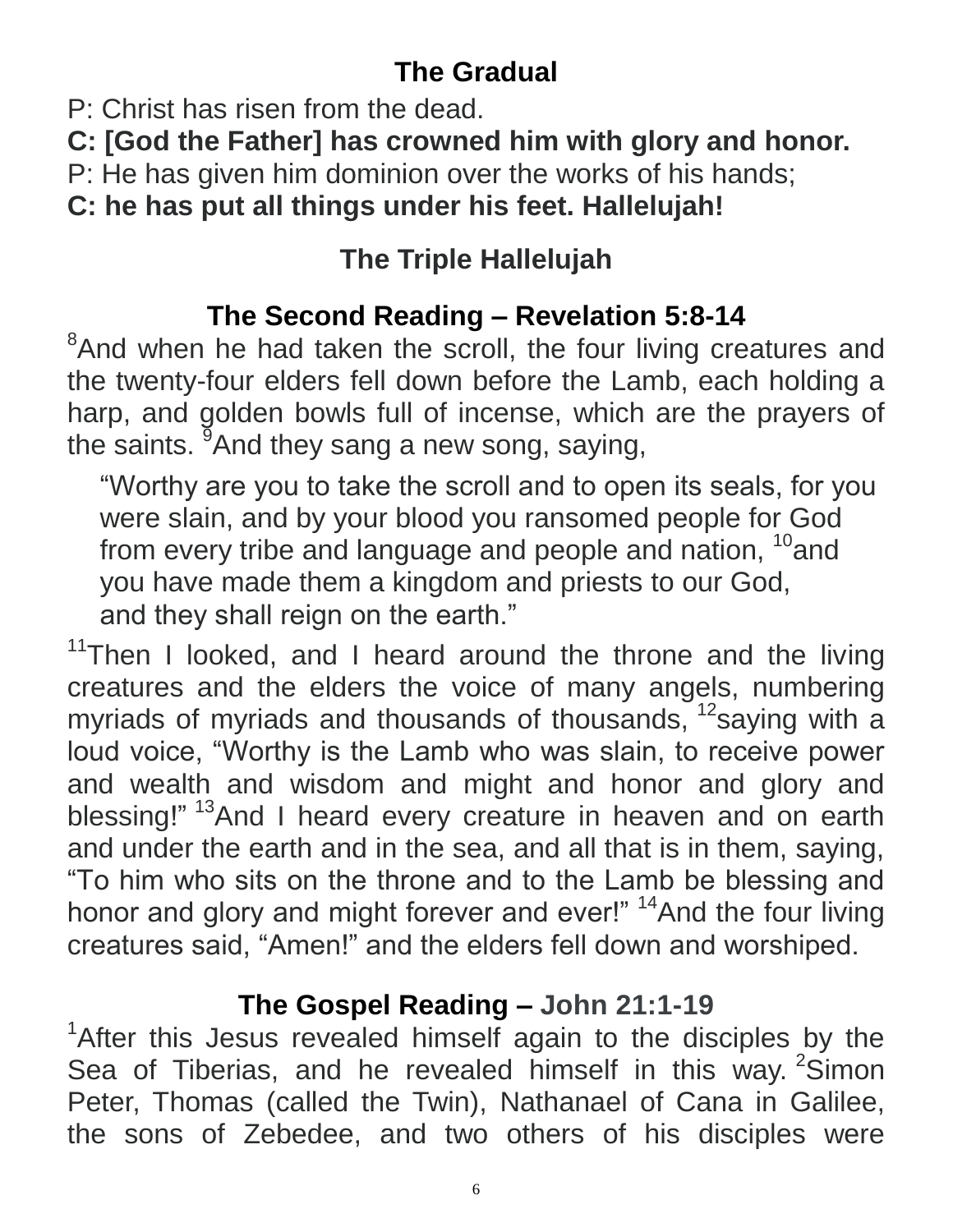together. <sup>3</sup>Simon Peter said to them, "I am going fishing." They said to him, "We will go with you." They went out and got into the boat, but that night they caught nothing. <sup>4</sup> Just as day was breaking, Jesus stood on the shore; yet the disciples did not know that it was Jesus. <sup>5</sup> Jesus said to them, "Children, do you have any fish?" They answered him, "No." <sup>6</sup>He said to them, "Cast the net on the right side of the boat, and you will find some." So they cast it, and now they were not able to haul it in, because of the quantity of fish. <sup>7</sup>That disciple whom Jesus loved therefore said to Peter, "It is the Lord!" When Simon Peter heard that it was the Lord, he put on his outer garment, for he was stripped for work, and threw himself into the sea. <sup>8</sup>The other disciples came in the boat, dragging the net full of fish, for they were not far from the land, but about a hundred yards off.<sup>9</sup>When they got out on land, they saw a charcoal fire in place, with fish laid out on it, and bread. <sup>10</sup> Jesus said to them, "Bring some of the fish that you have just caught." <sup>11</sup>So Simon Peter went aboard and hauled the net ashore, full of large fish, 153 of them. And although there were so many, the net was not torn.<sup>12</sup> Jesus said to them, "Come and have breakfast." Now none of the disciples dared ask him, "Who are you?" They knew it was the Lord. <sup>13</sup> Jesus came and took the bread and gave it to them, and so with the fish. <sup>14</sup>This was now the third time that Jesus was revealed to the disciples after he was raised from the dead. <sup>15</sup>When they had finished breakfast, Jesus said to Simon Peter, "Simon, son of John, do you love me more than these?" He said to him, "Yes, Lord; you know that I love you." He said to him, "Feed my lambs." <sup>16</sup>He said to him a second time, "Simon, son of John, do you love me?" He said to him, "Yes, Lord; you know that I love you." He said to him, "Tend my sheep." <sup>17</sup>He said to him the third time, "Simon, son of John, do you love me?" Peter was grieved because he said to him the third time, "Do you love me?" and he said to him, "Lord, you know everything; you know that I love you." Jesus said to him, "Feed my sheep. <sup>18</sup>Truly, truly, I say to you, when you were young, you

7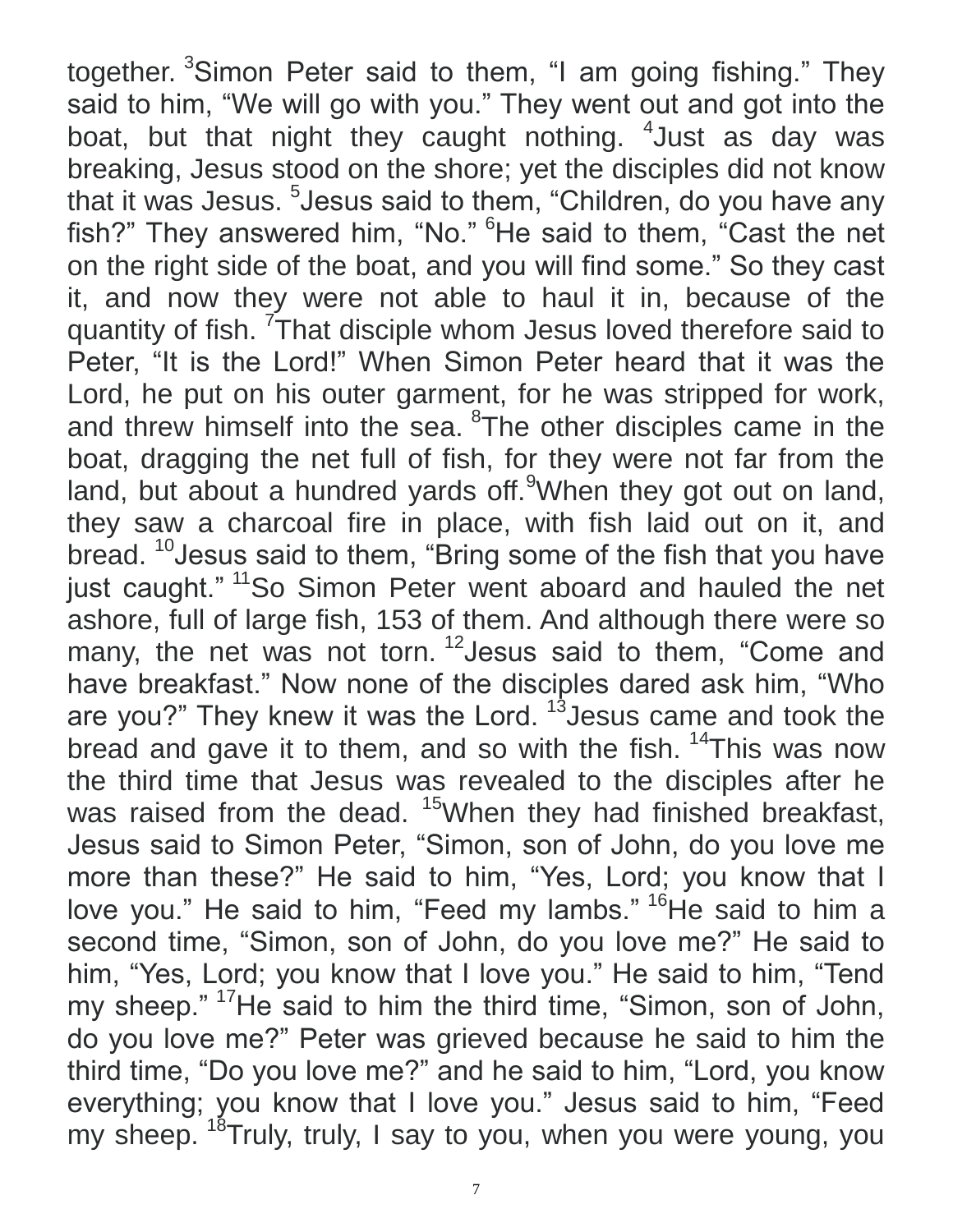used to dress yourself and walk wherever you wanted, but when you are old, you will stretch out your hands, and another will dress you and carry you where you do not want to go." <sup>19</sup> (This he said to show by what kind of death he was to glorify God.) And after saying this he said to him, "Follow me."

#### **Confession of Faith – The Nicene Creed**

*P & C:* **I believe in one God, the Father Almighty, Maker of heaven and earth and of all things visible and invisible. And in one Lord Jesus Christ, the only-begotten Son of God, begotten of His Father before all worlds, God of God, Light of Light, Very God of Very God, Begotten, not made, Being of one substance with the Father, By Whom all things were made; Who for us men and for our salvation came down from heaven and was incarnate by the Holy Ghost of the Virgin Mary and was made man; And was crucified also for us under Pontius Pilate. He suffered and was buried; And the third day He rose again according to the Scriptures; And ascended into heaven, And sitteth on the right hand of the Father; And He shall come again with glory to judge both the quick and the dead; Whose kingdom shall have no end.**

**And I believe in the Holy Ghost, The Lord and Giver of Life, Who proceedeth from the Father and the Son, Who with the Father and the Son together is worshipped and glorified, Who spake by the Prophets. And I believe one holy Christian and Apostolic Church. I acknowledge one Baptism for the remission of sins, And I look for the resurrection of the dead, and the life of the world to come. Amen.**

## **Hymn of the Day #735** *Long Before the World is Waking*

1 Long before the world is waking, Morning mist on Galilee,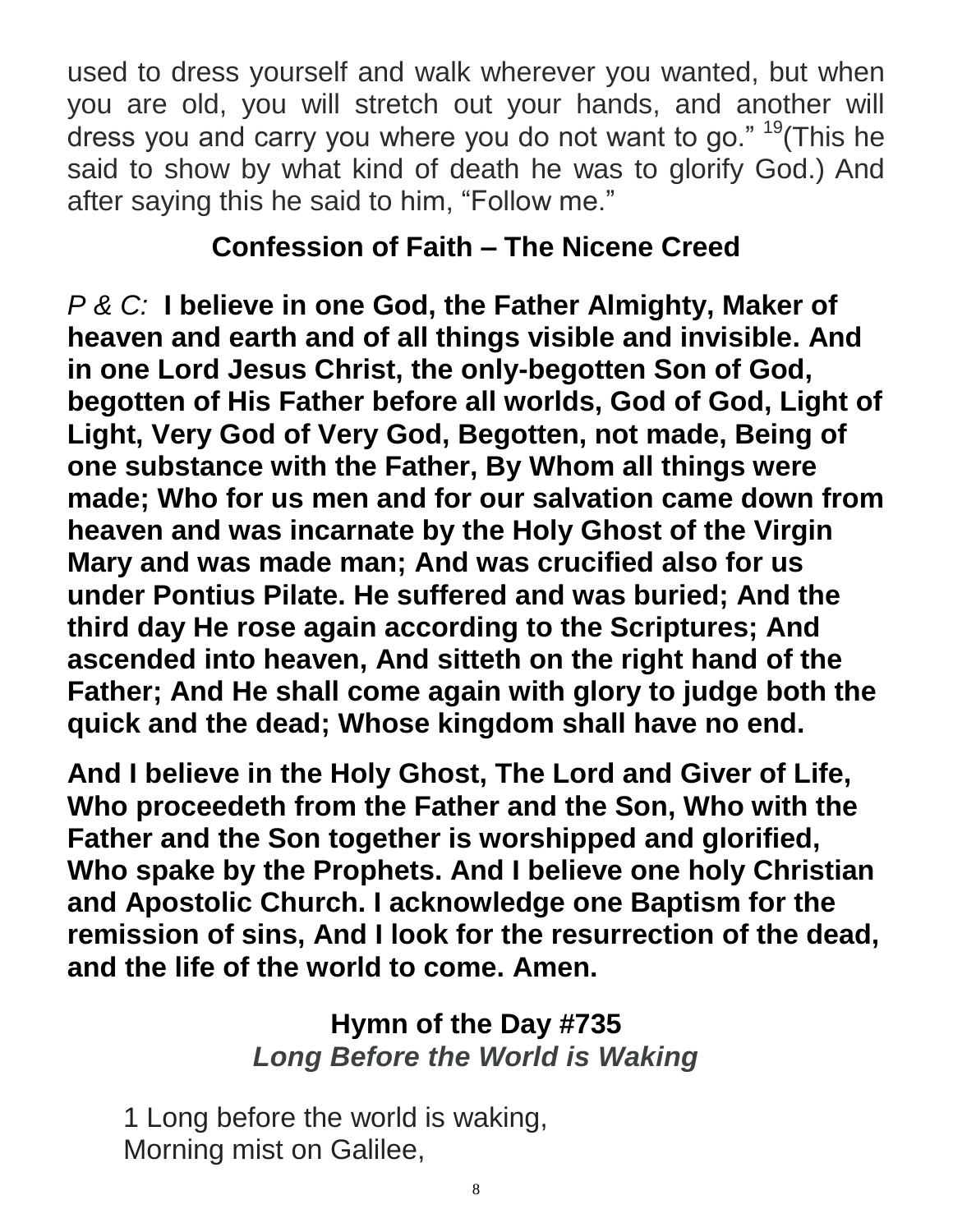From the shore, as dawn is breaking, Jesus calls across the sea; Hails the boat of weary men, Bids them cast their net again.

2 So they cast, and all their heaving Cannot haul their catch aboard; John in wonder turns, perceiving, Cries aloud, "It is the Lord!" Peter waits for nothing more, Plunges in to swim ashore.

3 Charcoal embers brightly burning, Bread and fish upon them laid: Jesus stands at day's returning In His risen life arrayed; As of old His friends to greet, "Here is breakfast; come and eat."

4 Christ is risen! Grief and sighing, Sins and sorrows, fall behind; Fear and failure, doubt, denying, Full and free forgiveness find. All the soul's dark night is past, Morning breaks in joy at last.

5 Morning breaks, and Jesus meets us, Feeds and comforts, pardons still; As His faithful friends He greets us, Partners of His work and will. All our days, on ev'ry shore, Christ is ours for evermore!

#### **Sermon Text – Acts 9:1-22**

#### **Sermon**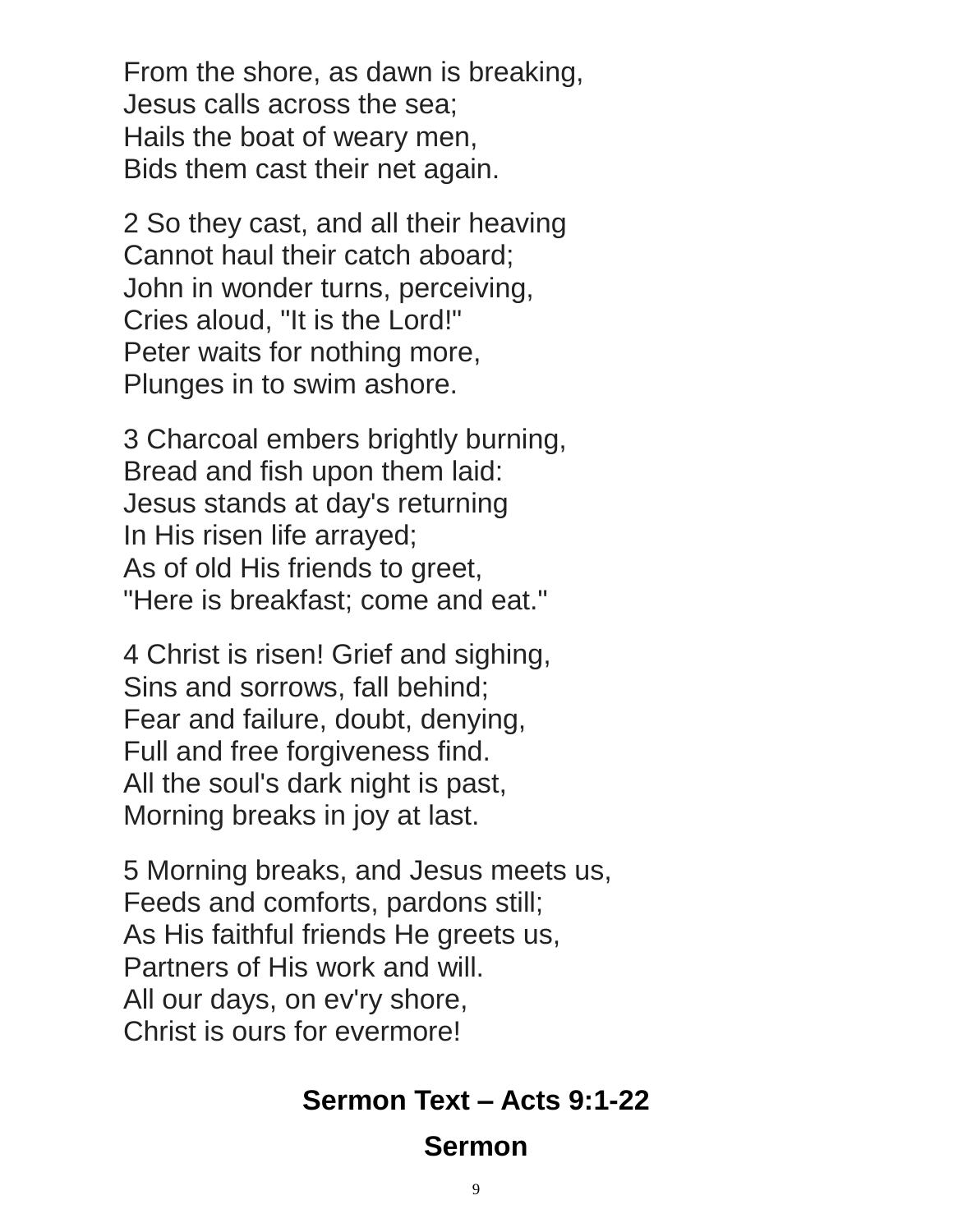## *Christ appears in power and majesty to strengthen faith* **Offertory**

C ♪**Create in me a clean heart, O God, and renew a right spirit within me. Cast me not away from Thy presence; and take not Thy Holy Spirit from me. Restore unto me the joy of Thy salvation; and uphold me with Thy free spirit. Amen.**

## **Offering of Thankful Hearts**

#### **Prayer of the Church**

P: Lord of life, we are sustained by the spiritual food You alone provide, and our lives depend on Your powerful Word. As You have gathered us here around the proclamation of Your Gospel, make us worthy to receive the bounty prepared for us in Your Son's death and resurrection. Lord, in Your mercy, **C: hear our prayer.**

P: Heavenly Father, You have raised Your Son from the dead to the praises of all angels and saints. Give strength to our hearts and voices, that we, with them, would meditate on the glorious splendor of Your majesty and speak of the might of Your awesome deeds. Lord, in Your mercy,

#### **C: hear our prayer.**

P: Ever-living God, You raised up Saul from among Your enemies, that he would suffer for Your name. Stir up all those baptized into Your name, and call many men to the service of Your Church. Sustain all missionaries who suffer for Your Gospel, and continue to confound Your enemies with Your wisdom. Lord, in Your mercy,

#### **C: hear our prayer.**

P: Gracious Lord, one generation of Your saints commends Your works to another. As we have received Your glorious Gospel,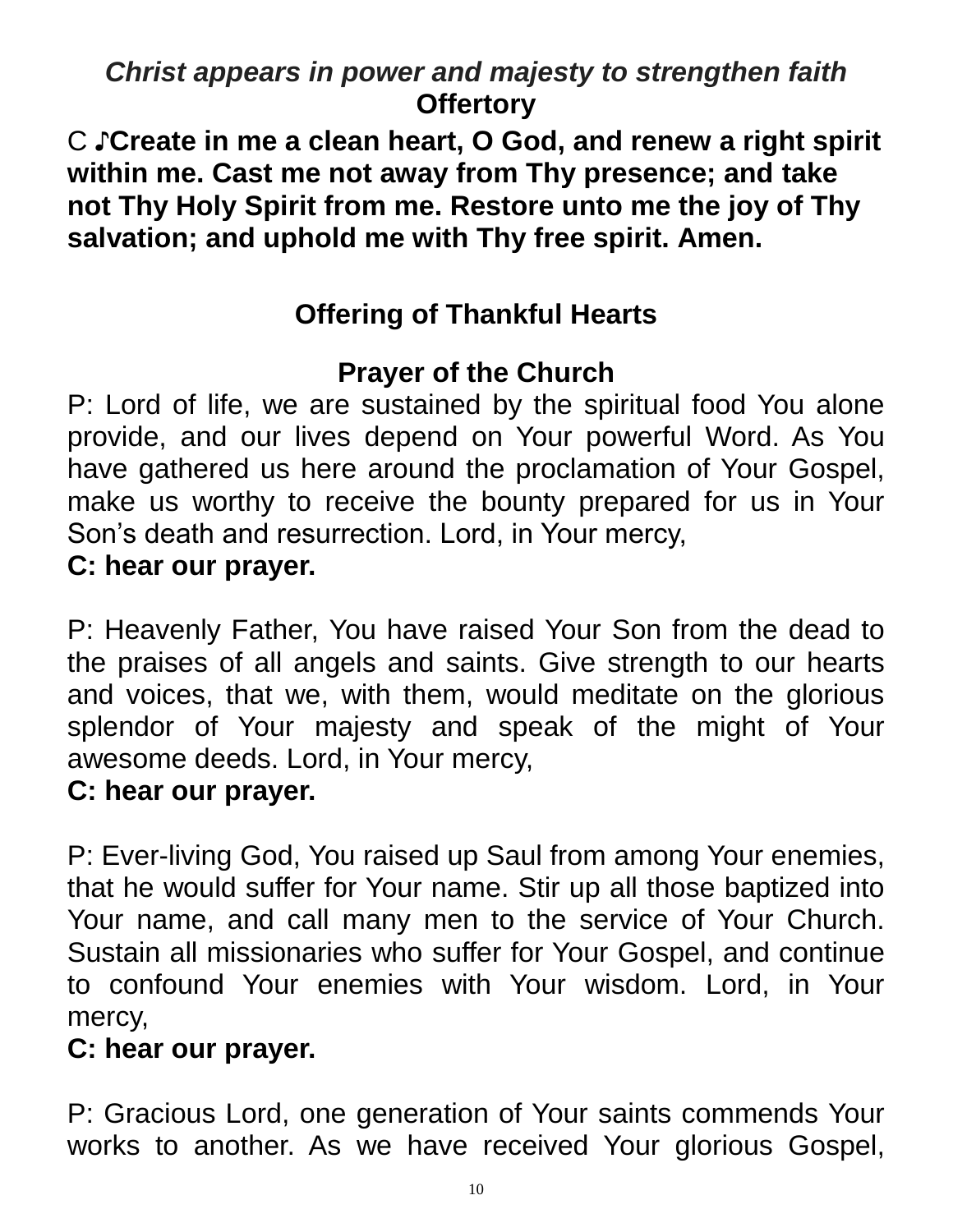grant all fathers and mothers among us strong and joyful faith to declare Your mighty acts to the generation to come. Lord, in Your mercy,

#### **C: hear our prayer.**

P: Lord enthroned in heaven, You have ordered all the nations of the earth and have set Your Church among them to shepherd them unto eternal life. Hear the prayers we continually offer for our rulers, and grant them faithful and peaceful reign. Lord, in Your mercy,

#### **C: hear our prayer.**

P: Compassionate Lord, You are glorified in the sufferings of Your faithful people. Teach us to trust You through all our trials, and graciously bear up those who struggle among us, [*especially* \_Jean DeGier\_,] that they would know the fullness of Your love. Lord, in Your mercy,

#### **C: hear our prayer.**

P: Eternal Lord, You have prepared a feast again for us on this morning of Your Son's resurrection. Help us to rejoice greatly in this gift of His body and blood and to receive it to our eternal good, that we, too, would rise at the Last Day. Lord, in Your mercy,

#### **C: hear our prayer.**

P: All these things and whatever else You know that we need, grant us, Father, for the sake of Him who died and rose again and now lives and reigns with You and the Holy Spirit, one God forever.

#### **C: Amen.**

### **Sermon Hymn #751** *God's Own Child, I Gladly Say It*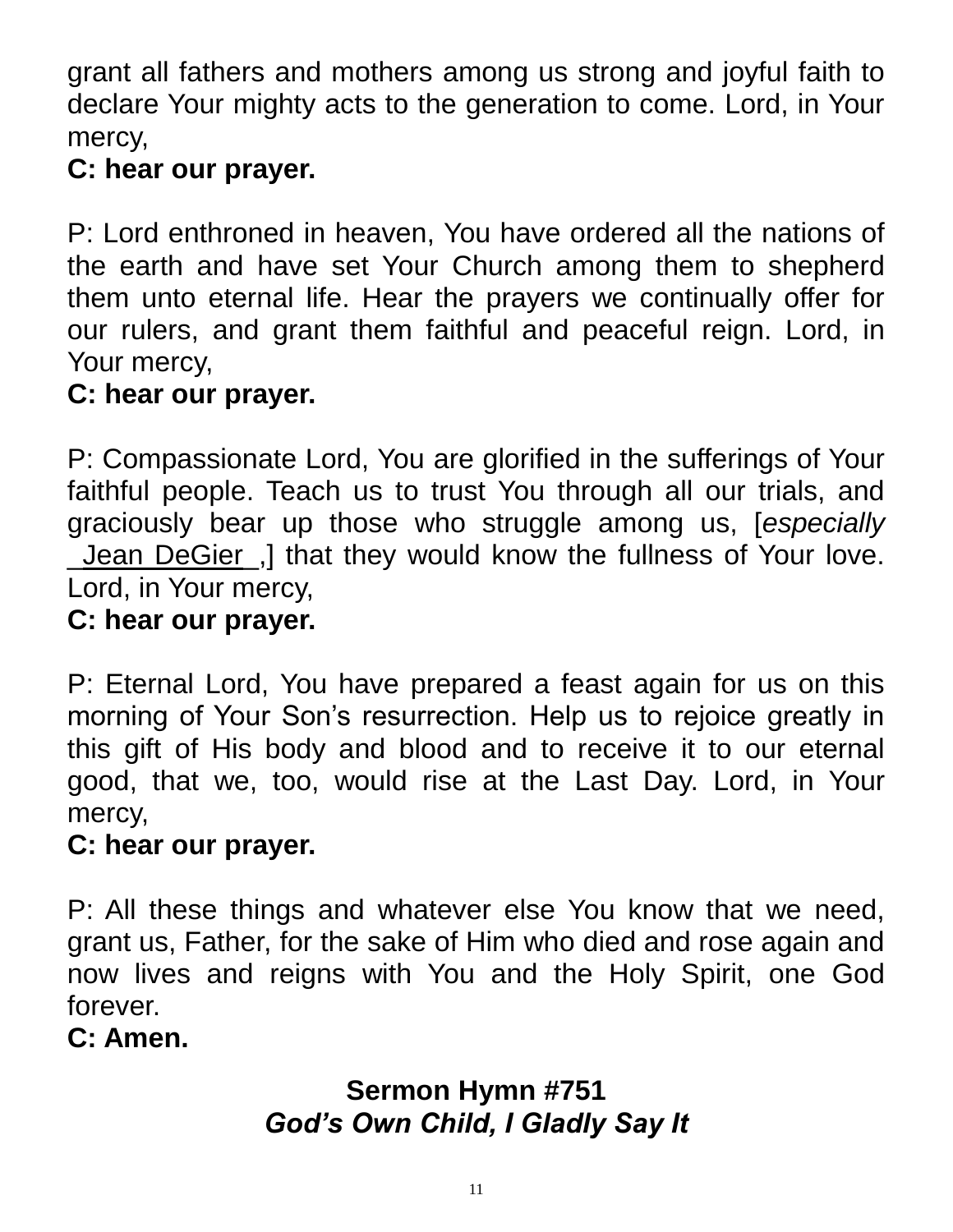1. God's own child, I gladly say it: I am baptized into Christ! He, because I could not pay it, Gave my full redemption price. Do I need earth's treasures many? I have one worth more than any That brought me salvation free Lasting to eternity.

 2. Sin, disturb my soul no longer: I am baptized into Christ! I have comfort even stronger: Jesus' cleansing sacrifice. Should a guilty conscience seize me Since my Baptism did release me In a dear forgiving flood, Sprinkling me with Jesus' blood?

 3. Satan, hear this proclamation: I am baptized into Christ! Drop your ugly accusation, I am not so soon enticed. Now that to the font I've traveled, All your might has come unraveled, And, against your tyranny, God, my Lord, unites with me!

 4. Death, you cannot end my gladness: I am baptized into Christ! When I die, I leave all sadness To inherit paradise! Though I lie in dust and ashes Faith's assurance brightly flashes: Baptism has the strength divine To make life immortal mine.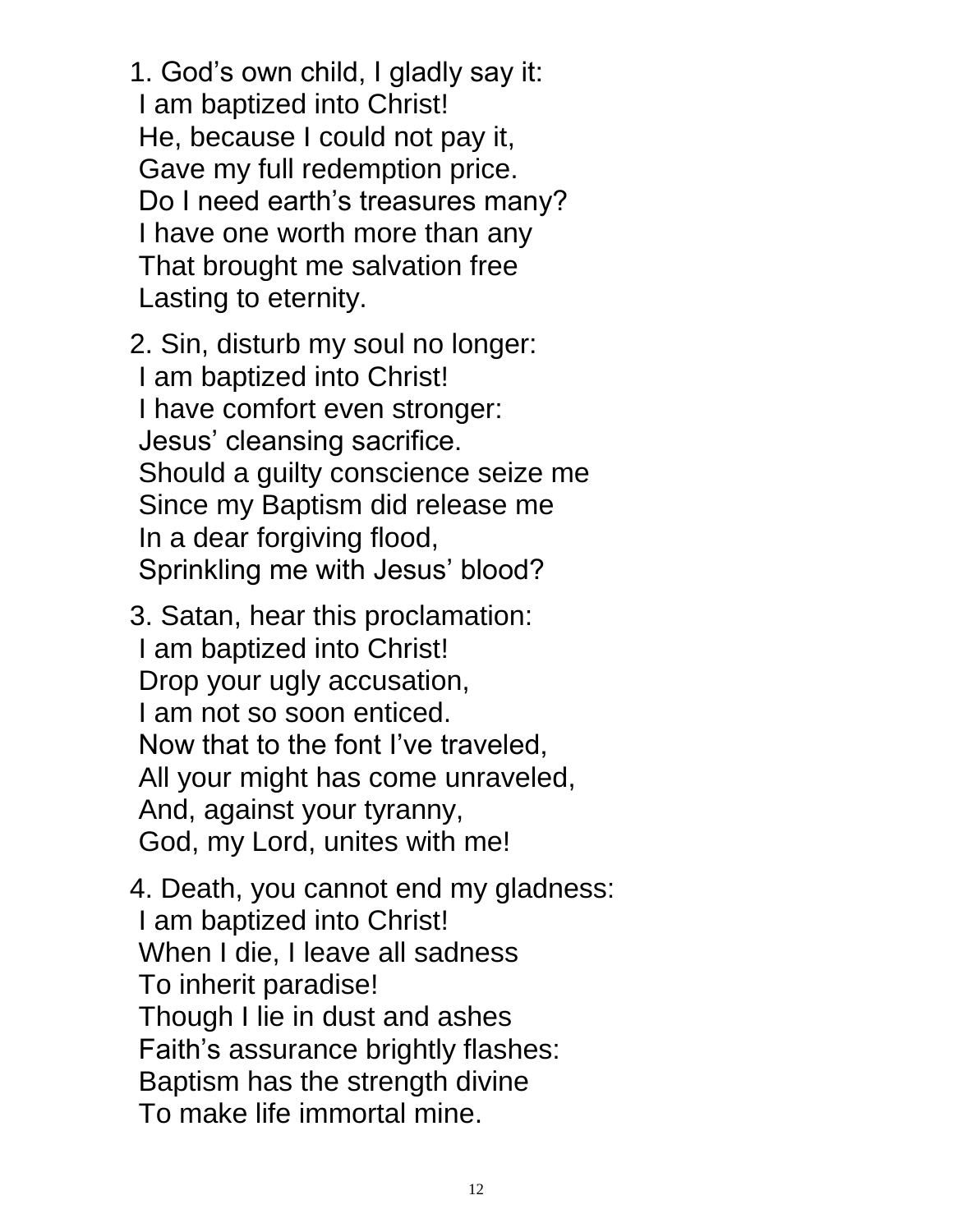## **The Communion Liturgy**

*P: The Lord be with you:*

# **C ♪: And with Thy Spirit.**

*P: Lift up your hearts:*

## **C ♪: We lift them up unto the Lord.**

*P: Let us give thanks unto the Lord, our God:*

### **C ♪: It is meet and right so to do.**

*P: It is truly, meet, right and salutary…Therefore with angels and archangels and with all the company of heaven we laud and magnify Thy glorious name, evermore praising Thee and saying:*

**C ♪: Holy, holy, holy, Lord God of Sabaoth;**

**Heav'n and earth are full of Thy glory;** 

**Hosanna, Hosanna, Hosanna in the highest.**

**Blessed is He, Blessed is He, Blessed is He that cometh in the name of the Lord.**

## **Hosanna, Hosanna, Hosanna in the highest.**

*P: Our Father who art in heaven, Hallowed be Thy name; Thy kingdom come; Thy will be done on earth as it is in heaven; Give us this day our daily bread; And forgive us our trespasses, as we forgive those who trespass against us; And lead us not into temptation; But deliver us from evil;*

# **C ♪: For Thine is the kingdom and the power and the glory, Forever and ever. Amen.**

# **The Words of Institution**

*P: The peace of the Lord be with you alway!*  **C ♪: Amen.**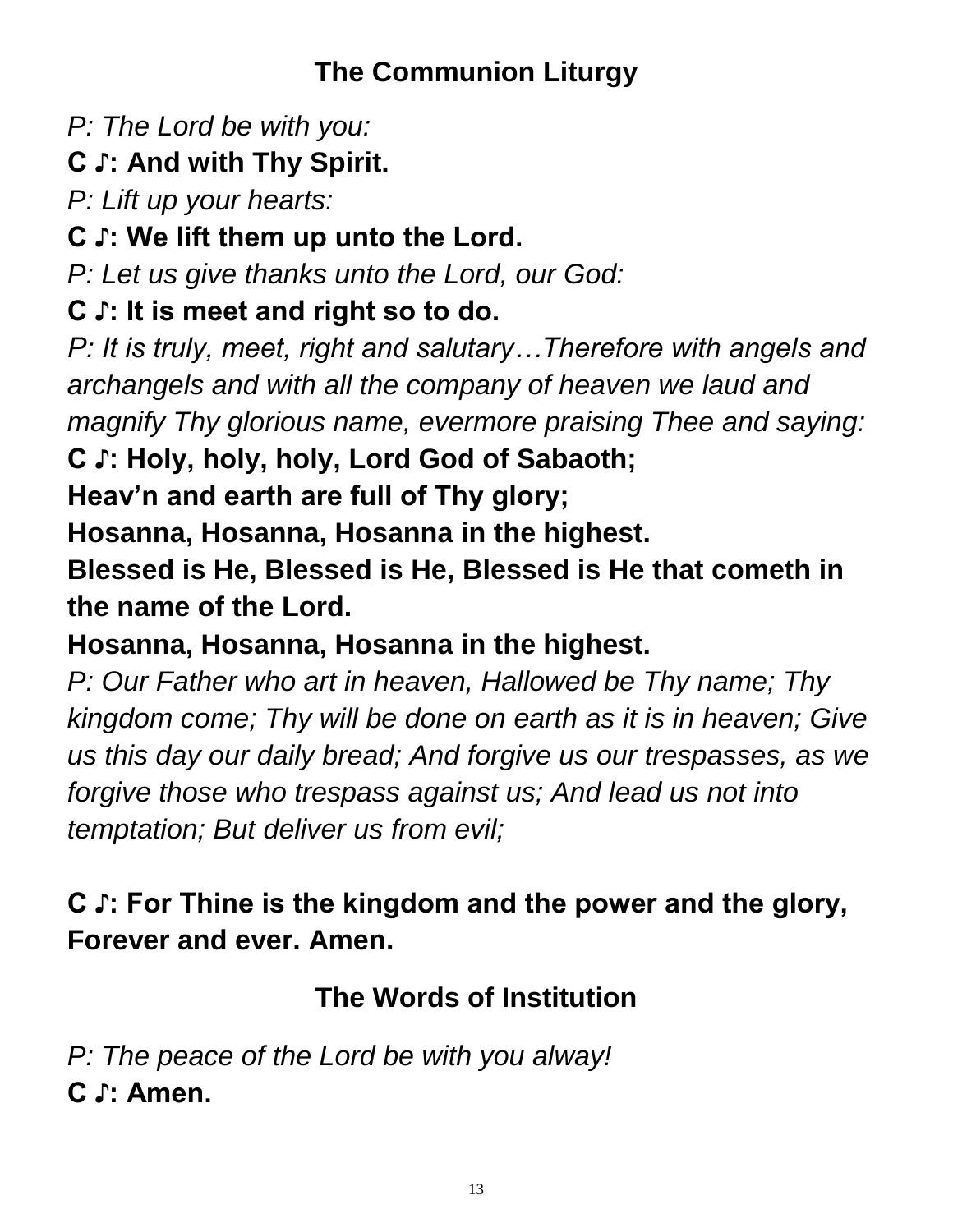**O Christ, Thou Lamb of God, that takest away the sin of the world,**

**Have mercy upon us.**

**O Christ, Thou Lamb of God, that takest away the sin of the world,**

**Have mercy upon us.**

**O Christ, Thou Lamb of God, that takest away the sin of the world,**

**Grant us Thy peace. A-men.**

### **The Distribution**

**C ♪: Lord, now lettest Thou Thy servant depart in peace, According to Thy word.**

**For mine eyes have seen Thy Salvation: which Thou hast prepared before the face of all people, a Light to lighten the Gentiles**

**And the Glory of Thy people Israel.**

**Glory be to the Father and to the Son and to the Holy Ghost; As it was in the beginning, is now and ever shall be, World without end. Amen.**

*P: Oh, give thanks unto the Lord, for He is good:*

**C ♪: And His mercy endureth forever.**

*P: …who liveth and reigneth with Thee and the Holy Ghost, ever one God, world without end.*

**C ♪: Amen.**

*P: The Lord bless you and keep you. The Lord make his face shine upon you and be gracious unto you. The Lord lift up His countenance upon you and give you peace.*

**C ♪: Amen, Amen, Amen.**